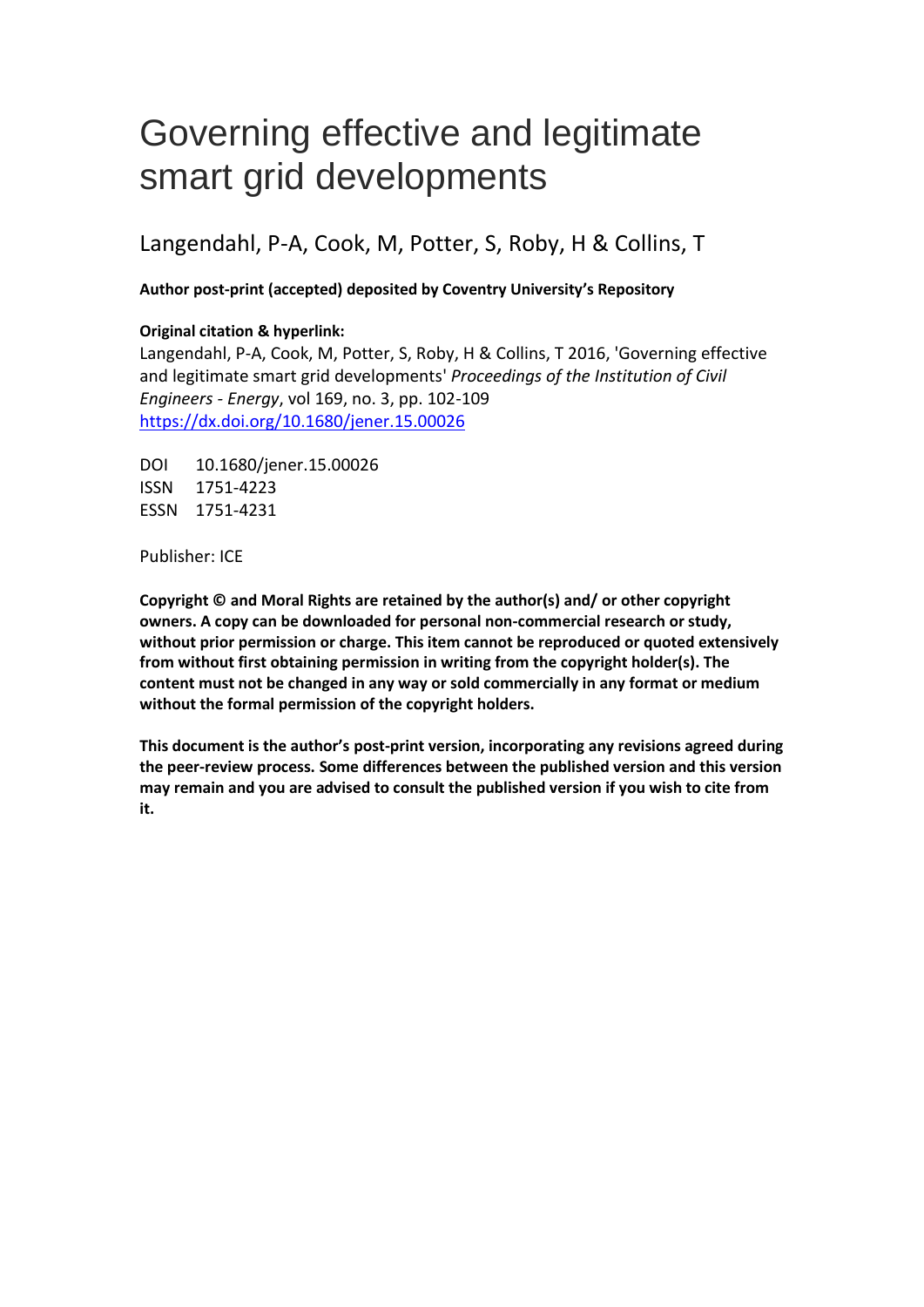# **Governing Effective and Legitimate Smart Grid Developments**

Per-Anders Langendahl PhD, MSc Department of Engineering and Innovation, the Open University, Milton Keynes, UK

Matthew Cook PhD, MSc, FRGS, FHEA Department of Engineering and Innovation, the Open University, Milton Keynes, UK

Stephen Potter PhD, BSc Department of Engineering and Innovation, the Open University, Milton Keynes, UK

Helen Roby PhD, BSc Institute of Social Marketing, the Open University, Milton Keynes, UK

Trevor Collins PhD, BEng, MSc Knowledge Media Institute, the Open University, Milton Keynes, UK

**Corresponding author**: Per-Anders Langendahl PhD, MSc Department of Engineering and Innovation; Open University, Milton Keynes, UK, MK7 6AA Mobile: 0046(0)762095640; email: [Per-anders.langendahl@open.ac.uk](mailto:Per-anders.langendahl@open.ac.uk)

**Words**: 5224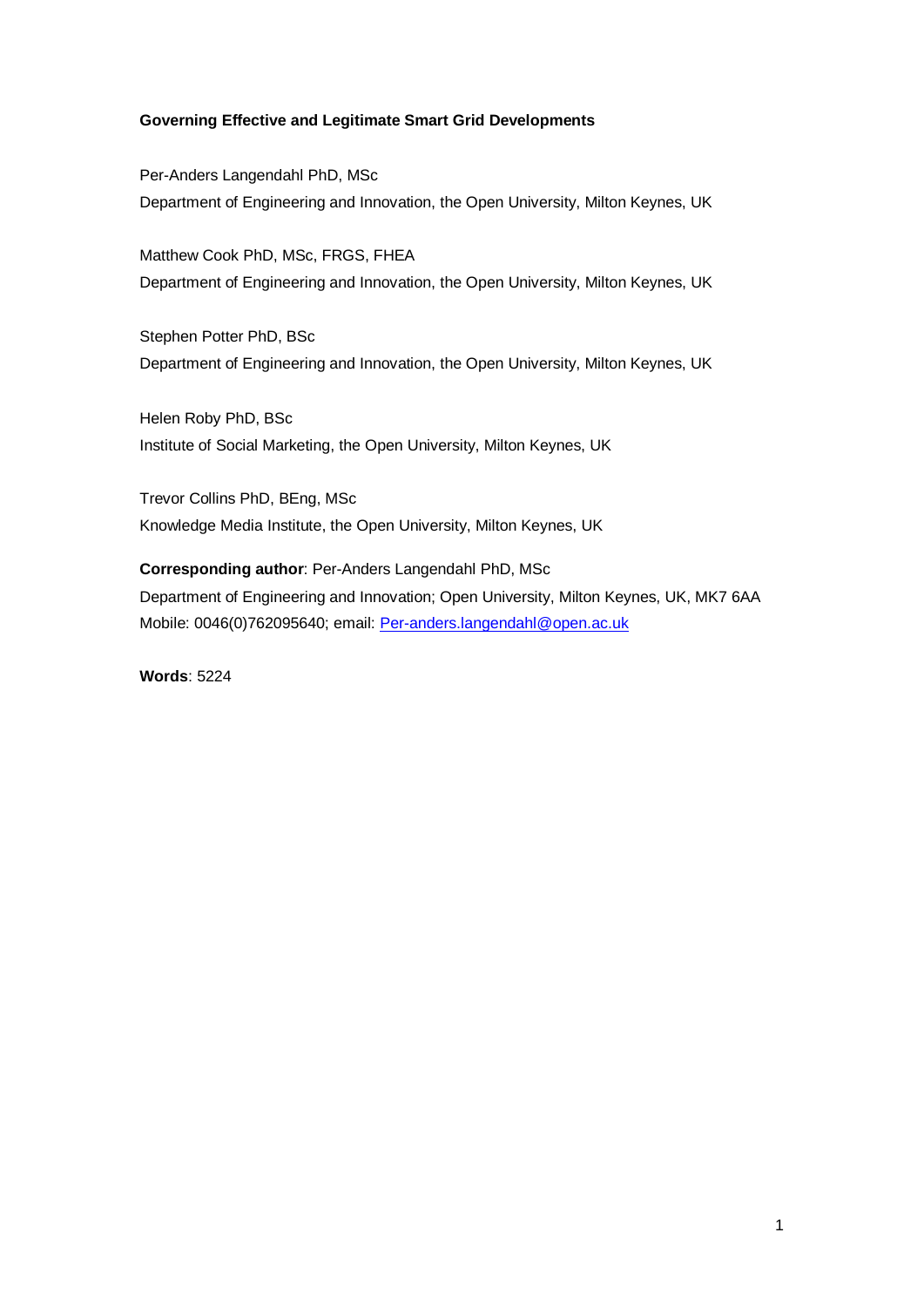# **Abstract**

Smart grids which use Information and Communication Technologies to augment energy network management have been developed in several locations including London and Stockholm. Common rationales for smart grids include: de-carbonising energy supply, maintaining security of supply and promoting affordability. However, beyond these general abstractions, smart grids seem to exhibit considerable diversity in terms of their characteristics and rationales for development. Thus, while the term smart grid may imply abstract notions of what smart grids are and might do, they are developed in response to local contingencies and diverse. In this paper we therefore explore the governance processes through which smart grids are constructed. The paper suggests that standardising smart grids through definitions and best practices that fix both problems and solutions should be avoided. Rather governance processes should be promoted in which local contingencies can be articulated and more legitimate smart grids developed in response to these.

Keywords: Energy; Sustainability; Social Impact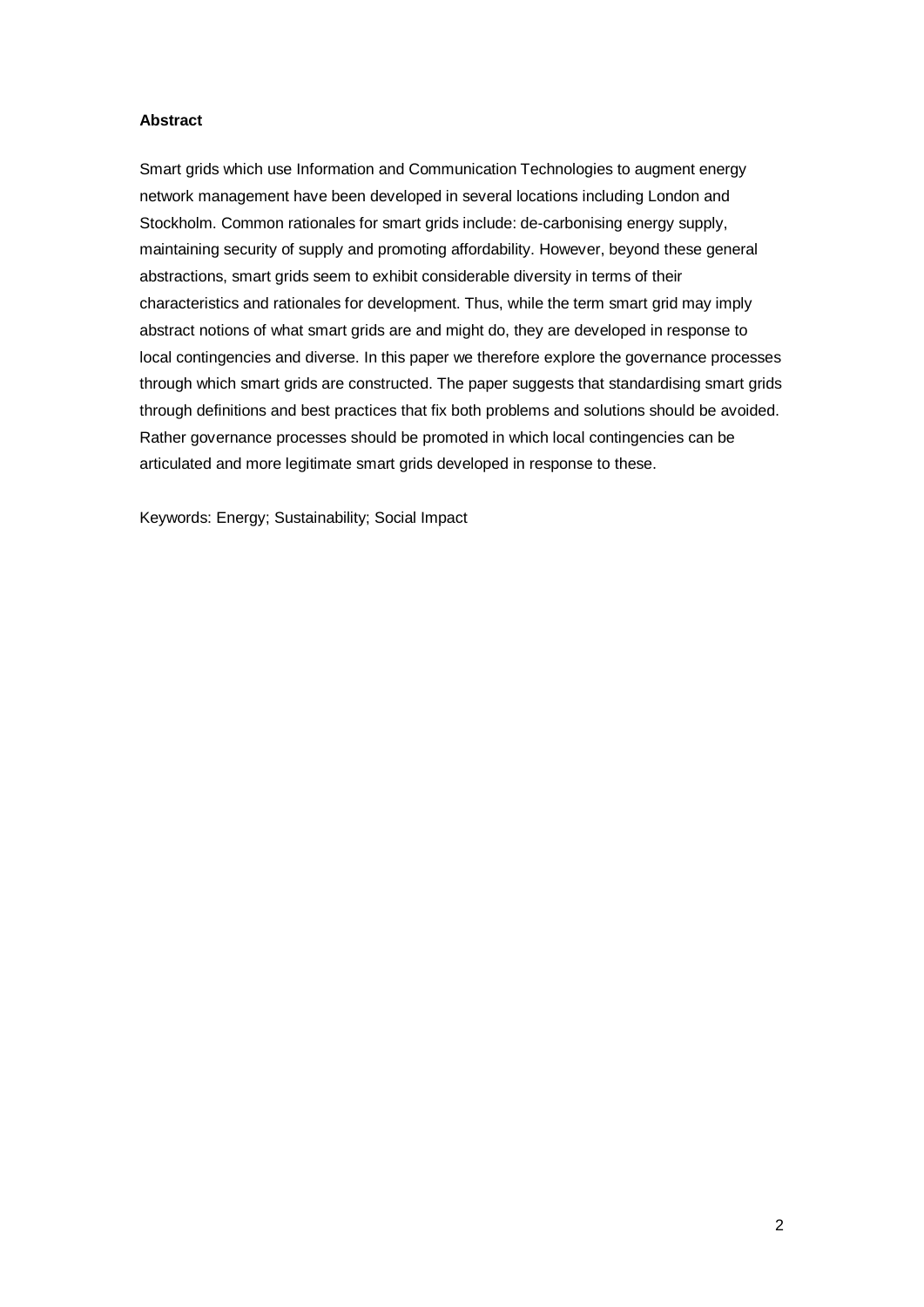# **1. Introduction**

Sustainable energy futures have been promoted in many locales and smart grids often form a foundational component of these. A smart grid is an advanced network infrastructure characterised by a two-way flow of electricity, and information about electricity consumption, between electric utility firms and consumers (Farhangi, 2010; OECD & IEA, 2011). As such, the traditional electricity network architecture is replaced by a more integrated system architecture (see Figure 1) that is flexible, efficient and able to cope with new challenges, such as increased electricity consumption and uptake of intermittent and renewable electricity generation.

Figure 1 represents a simplified illustration of both traditional grid and smart grid. A traditional grid is typically characterised by its one-way flow of electricity from centralised electricity production in large power plants through the grid to electricity customers. A smart grid is one that is capable of integrating new forms of energy generation (e.g. distributed and renewable electricity sources) and enable consumers to generate their own electricity and supply surplus electricity to the grid (Blumsack and Fernandez, 2012). This requires the grid to accept two way power flows, particularly at the local and district level. Within smart grids, Information and Communication Technologies (ICTs) can be thought of as providing an additional layer to existing network infrastructure, allowing information about electricity consumption to flow between various actors linked to the smart grid (Erlinghagen and Markard, 2012). For example, smart metering and control systems are typical smart grid components that use software applications and can be used by network operators to automate aspects of electricity distribution networks and enable remote access to customer meter readings.



*Figure 1: Traditional and smart grid architecture*

Smart grids are expected to change the way electricity is generated, transmitted, distributed and consumed (OECD/ IEA, 2011). Indeed, smart grids may change the roles and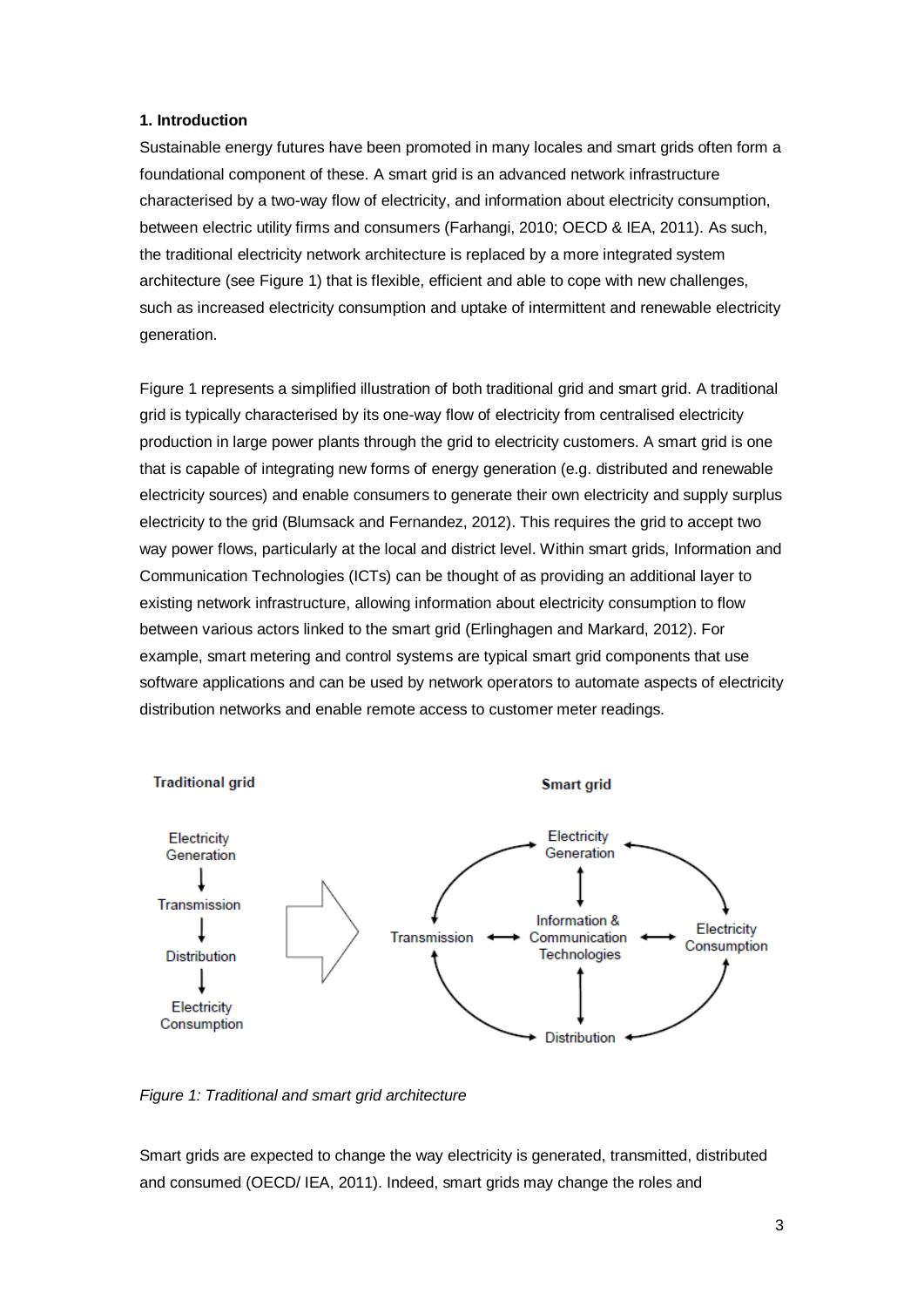responsibilities of the various energy actors, such as distribution network operators, energy firms who both generate and supply electricity, and electricity customers. Smart grids can also create opportunities for new business models to augment energy network management (e.g. demand response and energy storage possibilities) and cope with new forms of energy demand, such as electric vehicles (Giordano and Fulli, 2012; Fisher, 2010).

At a policy level, smart grid developments are often initiated for strategic goals such as to decarbonise energy systems and ensure secure and affordable energy supplies (DECC, 2014). To achieve such goals, many commentators emphasis a need for governments and industry to establish protocols, definitions and standards for smart grid developments (OECD/IEA, 2011; NIST, 2010) Standards are developing through national and international collaborations, such as the National Institute of Standards and Technology (NIST) in the United States and the Joint Working Group for Standardisation of Smart Grids in Europe. Standards are also proposed in a number of smart grid areas such as advanced metering infrastructure, demand response and integration of renewables as well as electric vehicles on distribution network (NIST, 2010).

Standards can be useful for smart grid developers (e.g. Electrical equipment manufacturers, electric utility firms and ICT industry) to achieve interoperability between the electricity network system, smart grid devices and applications. As such, standards may help to further accelerate smart grid developments while reducing the costs of these. However, at the local level smart grids exhibit considerable diversity in terms of their characteristics and rationales for implementation (Cook *et al*., 2014). For example, they are implemented to integrate and balance renewable electricity generation, to manage peak electricity demand, and to delay or replace the need for network reinforcement, e.g. avoiding the need for more cables and associated infrastructure.

Indeed, a multiplicity of smart grid developments are underway, each emphasising different characteristics and rationales for development and implying that there is neither a widely accepted smart grid definition or blueprint which is simply applied. Therefore the term smart grid appears to be used as a somewhat empty signifier of semiotic theory. While it contains some abstract notions of what a smart grid is and might do, it is also constructed in response to local contingencies. These may reflect local energy management priorities, such as ageing network infrastructures, increased electricity demand, power plant closure, and implementation of intermittent and renewable electricity generation. However, there is a paucity of research on how smart grids are developed and the effects of local contingencies on these complex processes.

In order to begin to address this gap in knowledge, this paper conceptualises smart grid development processes from a governance of innovation perspective. Following Joss (2015)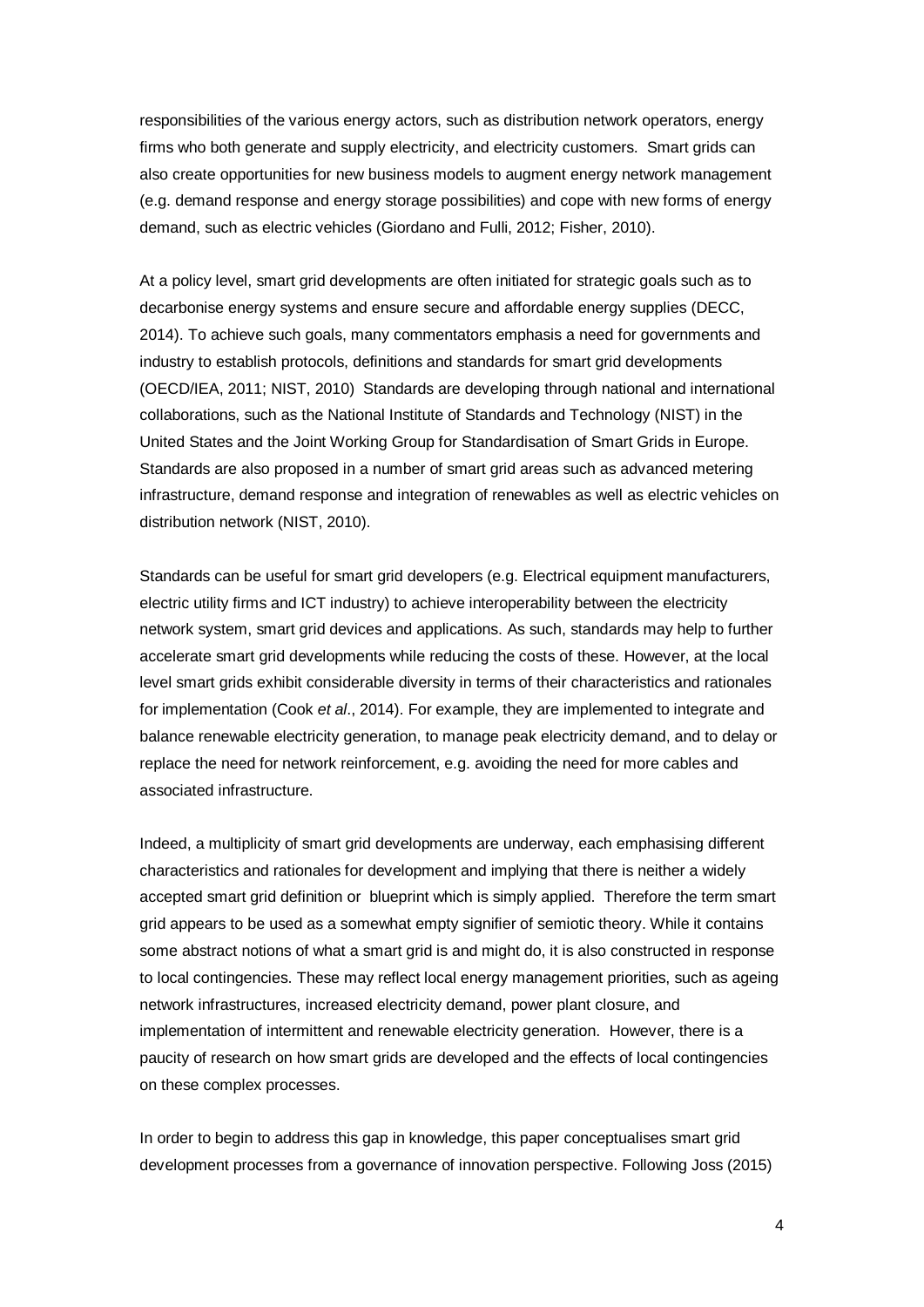the governance of innovation is defined as a process involving the mechanisms and processes of steering, co-ordinating, facilitating and justifying smart grid developments. Drawing on Healey (2007) from the spatial planning literature, this paper also recognises that smart grids and associated governance processes proceed in particular locations. Smart grid developments consist of multiple actor processes that take place in various institutional arenas situated in formal (e.g. negotiation with regulator) and informal (e.g. project team meeting rooms) institutional landscapes. Within such processes, actors make sense of the context in which smart grids are developed, and identify responses to challenges emphasised, such as the need to integrate renewables. Crucially this is a collective sense making process through which ideas are generated and mobilised.

This paper therefore explores the governance processes through which smart grids are constructed in various locales. It focuses on the development of demand side response initiatives (DSR) in particular, which are a key element of smart grids (DSR initiatives are defined below). The paper is structured as follows, section 2 presents the findings from case study research on smart grid initiatives, with particular reference to DSR, in the United Kingdom (UK) and Scandinavia. Section 3 provides a comparative analysis between the selected initiatives and presents the results in terms of differences and similarities between them. Finally, Section 4 concludes with a discussion of the results from case study research, offers a contribution to understanding governance of smart grid developments and sets out future research directions.

#### **2. Exploring DSR in smart grid developments**

This section draws on case study research undertaken to explore smart grid initiatives in various locales (see Table 1). Smart grid initiatives in the UK and Scandinavia were selected because significant activities in terms of government support for, and investment in, smart grid developments are promoted in these national contexts (Giordano, Meletiou and Covrig, *et.al*. 2013). In the UK, the Low Carbon Network Fund (LCNF) was a £500 million fund established by the UK government. Between 2010 and 2015 it supported several smart grid initiatives undertaken by Distribution Network Operators (DNOs). At the same time, governments in Sweden and Denmark supported smart grid projects undertaken by electricity utility firms on distribution networks.

Smart grid developments with DSR components formed the focus of case study research. DSR was selected since it forms part of many smart grid projects and is emblematic of the trend to decentralised energy systems. DSR initiatives typically include actors such as electricity utility firms (e.g. transmission system operator and distribution network operators) who engage with their customers to adjust their electricity demand at particular times. For example, a major electricity customer (e.g. industrial and commercial) can reduce their electricity demand as requested by the utility firm by turning down or off electric equipment,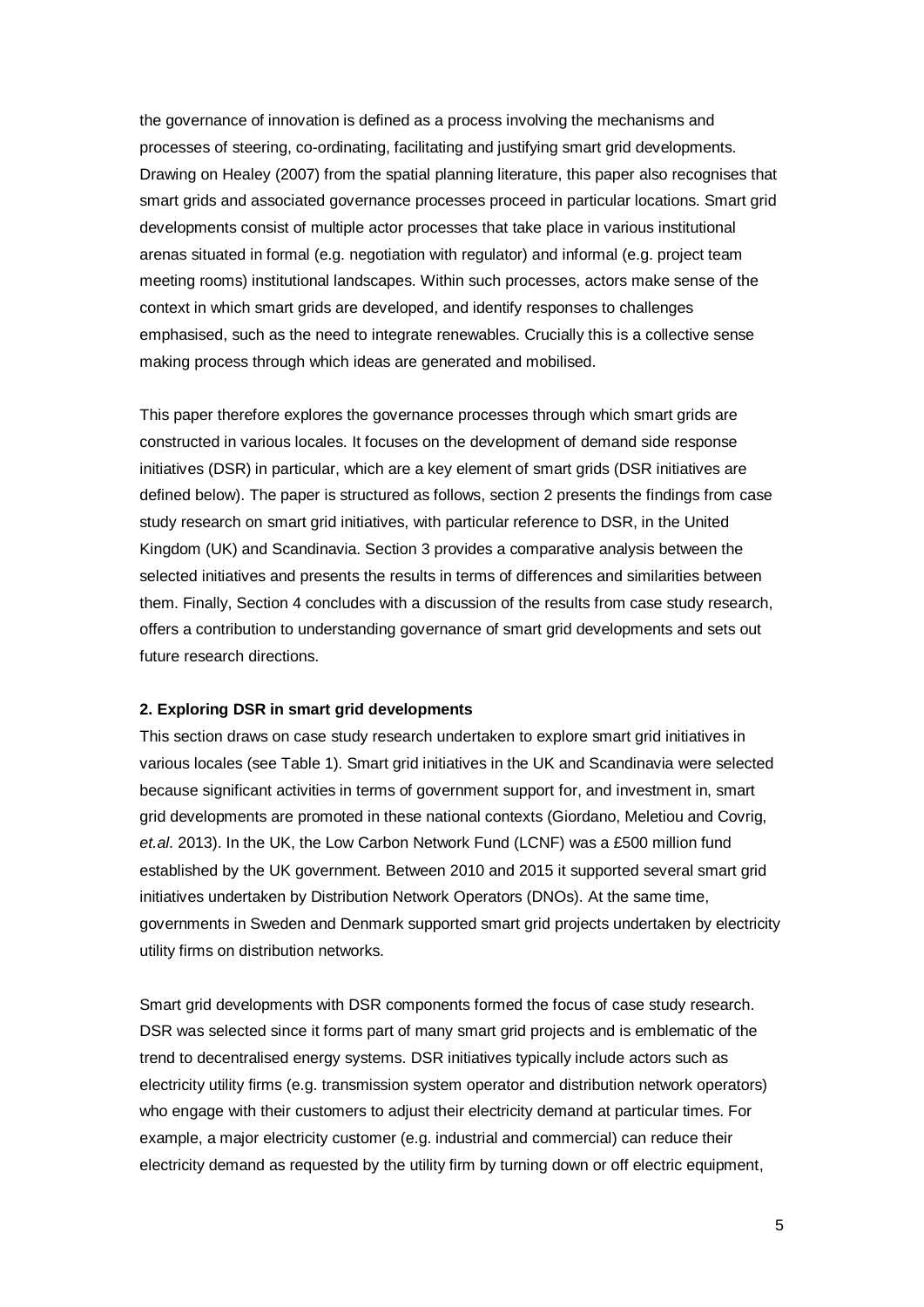e.g. heating, ventilation and air-conditioning. Customers with standby generators can use these to generate electricity to meet their own electricity needs during a response and export electricity to the grid.

In the UK, relationships between electricity utility firms and their customers are often deepened by commercial firms commonly referred to as aggregators. These firms operate in the UK energy market and specialise in aggregating DSR capacity. To date, aggregators in the UK have generally supplied DSR capacity to the National Grid who use DSR as an ancillary service to balance electricity supply and demand. More recently, aggregators have been invited by regional Distribution Network Operators (DNOs) to support emerging DSR initiatives on their networks. In the UK, DNOs own and operate the network infrastructure that distributes electricity to customers. In contrast, commercial aggregators are not well established in Scandinavia. However, increased uptake of intermittent and renewable electricity generation and the need to balance these, may lead to development of such firms in Scandinavia (Linnarsson et al., 2013).

Case study research was undertaken to explore and compare a variety of smart grid projects in the UK and Scandinavia, with particular reference to DSR (please see table 1 below).

| <b>Smart grid</b> | <b>Project lead</b> | Locale      | <b>Project Status</b>         |
|-------------------|---------------------|-------------|-------------------------------|
| imitative         |                     |             |                               |
| <b>FALCON</b>     | Western Power       | Milton      | Started 2011 and completed    |
|                   | <b>Distribution</b> | Keynes, UK  | September 2015                |
| Low Carbon        | UK Power            | London, UK  | Started 2010 and completed    |
| London (LCL)      | <b>Networks</b>     |             | December 2014                 |
| Capacity to       | Electricity         | Manchester, | Started 2011 and completed in |
| Customer (C2C)    | <b>Northwest</b>    | UK.         | August 2015                   |
| <b>Smart Grid</b> | Vattenfall          | Gotland.    | Started 2012, ongoing until   |
| Gotland           |                     | Sweden      | December 2016                 |
| EcoGrid EU        | Energinet.DK        | Bornholm,   | Started 2011 and completed in |
|                   |                     | Denmark     | August 2015                   |

*Table 1: Selected Smart grid projects*

These smart grid initiatives detailed in Table 1 were selected as they share a number of common features, they:

- are led by utility firms and undertaken on regional distribution network level to which the majority of electricity customers are connected
- are supported by national governments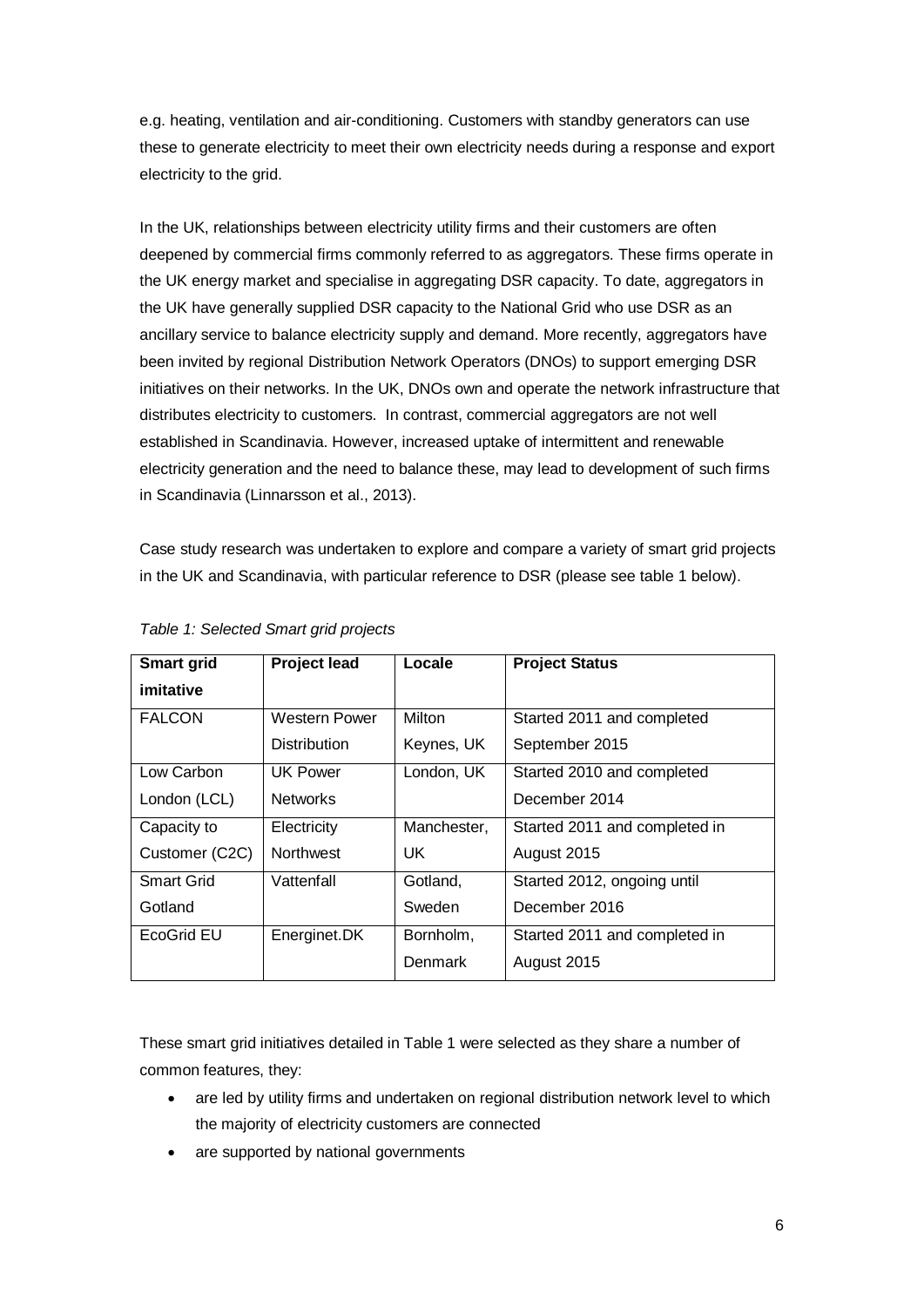- are undertaken under a five year period between 2010 and 2015, except the initiative on Gotland that finishes in 2016
- included DSR trials with findings recently published in the public domain

The selected smart grid initiatives were explored and compared to reveal how such developments proceed in various locales and different national contexts. Consistent with exploratory case study research, key issues that warrant further investigation were identified (cf. Robson, 2011). Following the governance perspective and the research approach outlined above, each smart grid project was explored with the following questions in mind:

- Who are the proponents of the smart grid project and what are they trying to achieve in each locale?
- What are the motives to develop DSR?
- What challenges associated with DSR have they identified?
- How have these challenges been overcome?

Data were collected from multiple sources using multiple methods, e.g. attending smart grid events and reviewing project reports and podcasts available in the public domain. Guided by the questions detailed above, an understanding of each smart grid project was developed. Themes to facilitate a comparative analysis identified differences and similarities between the selected smart grid projects and include:

- the purposes of smart grid projects expressed as project aims and objectives,
- local energy management priorities,
- DSR activities and actors involved, and
- enabling DSR futures.

Findings from each case study are detailed below.

# **2.1 FALCON**

Running between 2012 and 2015, this £16m smart grid project was led by Western Power Distribution (WPD). The aim of this project was to investigate how new techniques (e.g. DSR, energy storage and dynamic asset rating) worked in practice to determine their applicability to manage the 11kV distribution networks in future scenarios (WPD, 2015). This project took place in Milton Keynes, which does not currently suffer from network overload. However, increases in network load due to new housing developments and the uptake of low carbon technologies (e.g. electric vehicles) may put the network under pressure in the future. A DSR pilot scheme was therefore developed and trialled in this project to address these issues.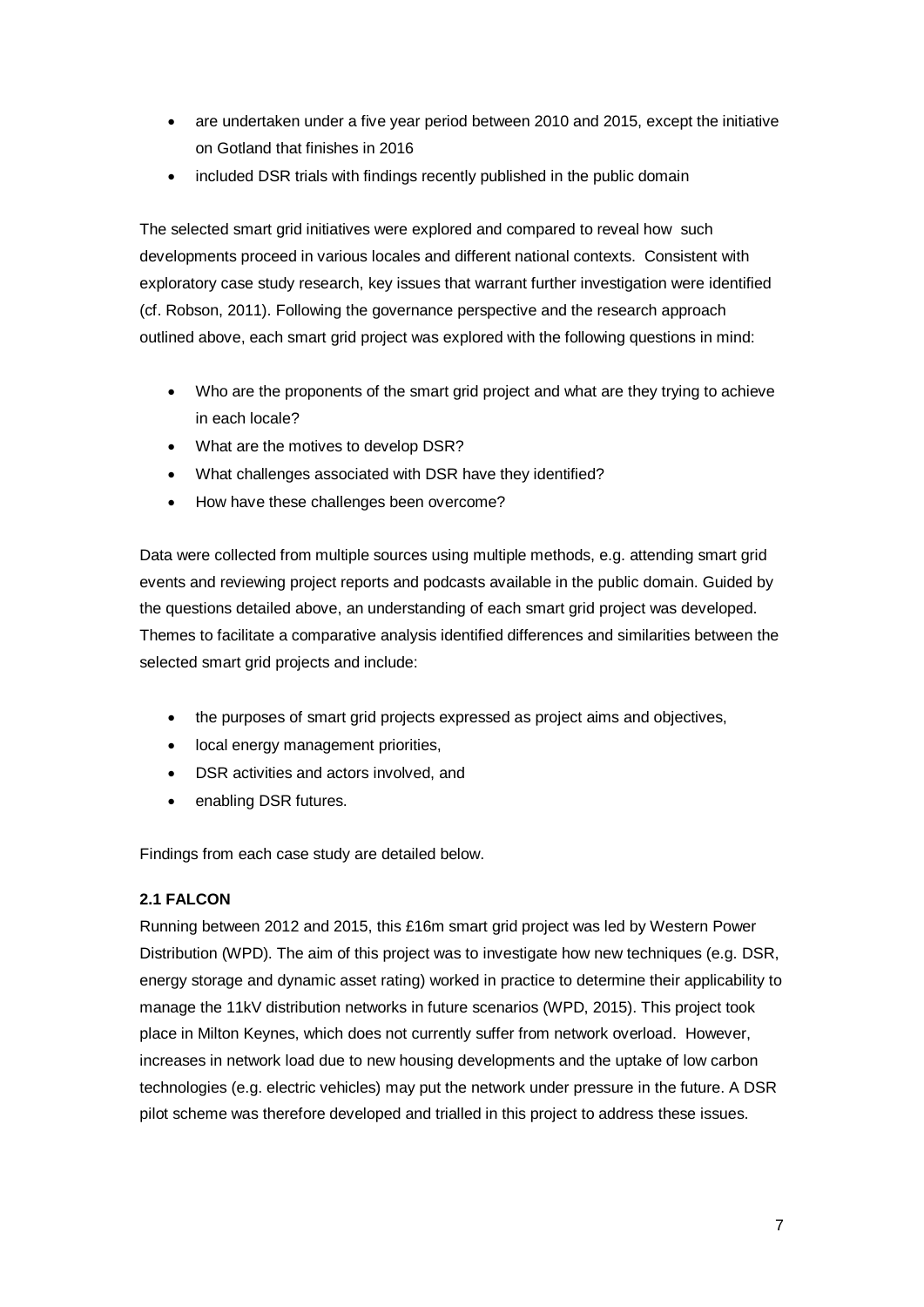DSR can be used on the 11kv substation to ensure that the load profile is kept below the network capacity. Major electricity customers such as organisations involved in logistics, higher education, water utility, district heating and health care were contracted to provide DSR by reducing load or generating electricity. Organisations participating in the trials were recruited via aggregators or directly by the DNO. The recruited organisation were contracted to reduce their electricity demand during times of network peaks. Smart meters capable of 1 minute reading intervals were installed at the customers' point of connection to the 11kv to allow DSR events to be measured in detail. This project showed that DSR can be used by a DNO to manage load profiles on the distribution network rather than having to invest in network reinforcement.

A challenge identified in this project was that DSR on distribution networks may have to compete with other DSR schemes, e.g. the National Grid's DSR schemes. In response, project participants initiated industry negotiations, notably between DNOs and the National Grid, to promote interoperability between the different DSR schemes available. Another challenge identified was that the 11kV network may not have sufficient capacity to operate DSR effectively. This was mainly because organisations with DSR capacity may be too few in numbers at this scale. To overcome this challenge it was suggested that DSR at higher network scales (i.e. 33kV and 132kV) would be more effective. A higher network scale covers a greater geographical area and is likely to have a critical mass of organisations that can provide DSR. Furthermore, the cost of reinforcing distribution networks increases with voltage levels and therefore deploying DSR at 33kV or 132kV may be more applicable and commercially viable for a DNO.

#### **2.2 Low Carbon London**

This £28m smart grid project was led by UK Power Networks in London. The project aimed to develop and test various techniques (e.g. DSR) that could help a DNO to manage electricity distribution networks in London and other cities (UK Power Networks A, 2014). In London, UK Power Networks faces the critical challenge of increased electricity demand, while finding it difficult to reinforce the electricity network infrastructure as London is a densely built and populated region where network reinforcement can be costly and disruptive. DSR was therefore viewed as an important aspect of smart grid developments that could help avoid or defer reinforcement measures in the city.

DSR from both domestic and commercial network customers was sought in this project. DSR from domestic customers required smart meters fitted with In Home Displays to be installed in selected households in the city. An electricity supplier was engaged as a partner in this DSR initiative and facilitated smart meter deployment. The smart meters provide domestic actors with a dynamic tariff that incentivises them to reduce energy consumption during times of peak load.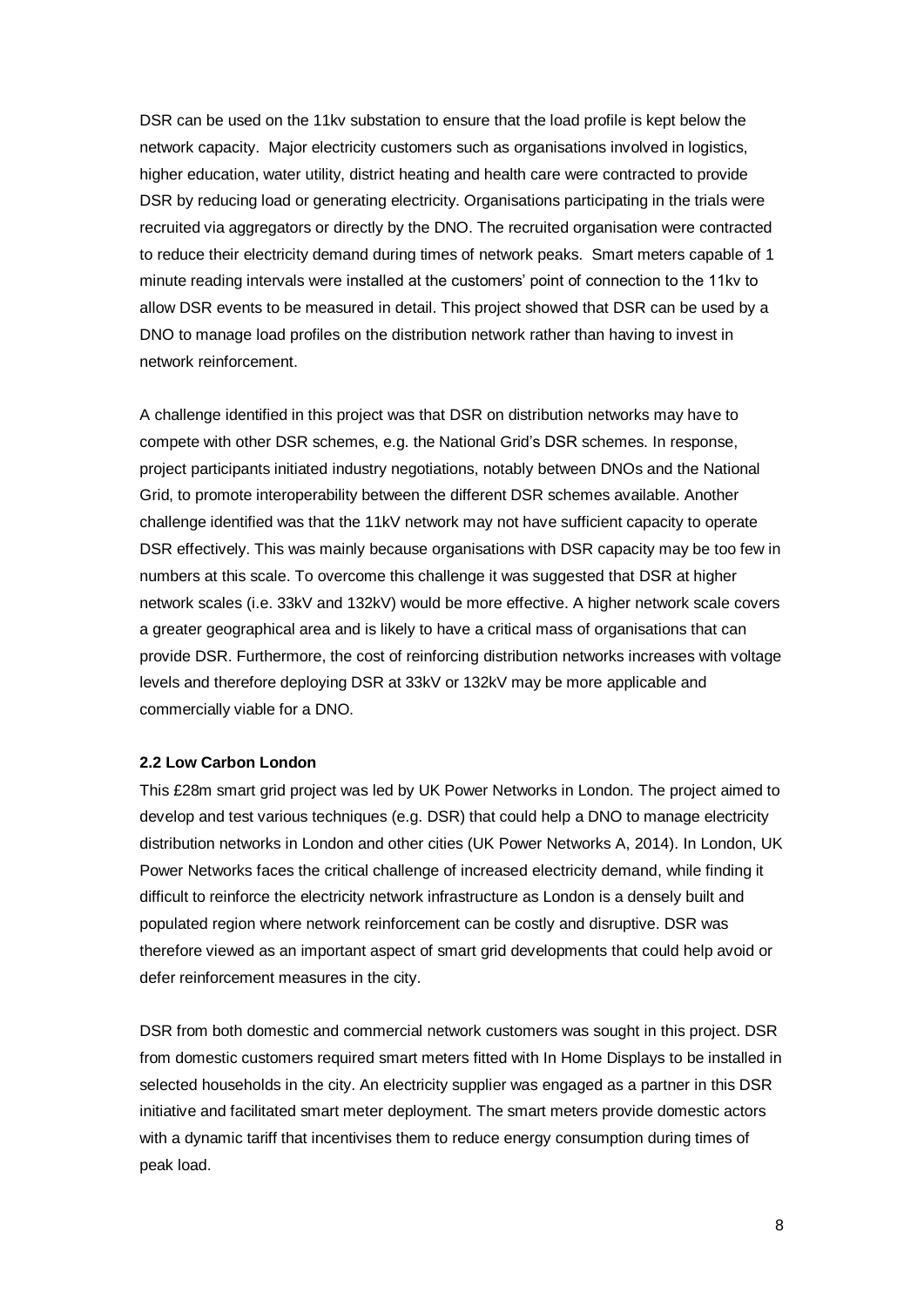DSR from commercial customers was based on contracts with major electricity users who were paid to provide DSR by reducing demand or generating electricity during network peaks. Aggregators were engaged as partners to co-develop the DSR scheme for this project in collaboration with the DNO and to recruit commercial participants to the trials.

Given contextual factors, such as high land prices and the disruptive effects of reinforcing a network in a major city, this project showed that DSR may be a valid alternative to network reinforcement in this and similar locales. Unlike Milton Keynes, London is a large and densely populated city where the 11kV network has a critical mass of organisations connected to make DSR viable at this scale.

#### **2.3 Capacity to Customers**

This £10m smart grid project was led by Electricity North West. This project aimed to increase the capacity of the network to defer reinforcement and support fault management (Electricity North West, 2015). This project was situated on the high voltage distribution network in the Manchester region. This region includes densely populated areas, industrial and suburban areas, as well as rural areas north of Manchester. In this project, DSR was developed and tested to manage fault recovery. This form of DSR enables the DNO to defer reconnection to contracted customers when a fault occurs on the network. Electricity supply is reinstated when the fault is resolved. This is a very different rationale for smart grid developments to those explored in FALCON and LCL, which focus on network peak management.

Industrial and commercial customers were recruited and contracted to provide DSR capacity in support of fault recovery. Interestingly, the contractual arrangement of DSR formed part of the connection agreement between the DNO and its existing and new customers. Aggregators were also involved in this project as third party actors to recruit participants to the trials and secure managed connection agreements between the DNO and its customers. Unlike FALCON and LCL, aggregators are not needed to manage DSR used for fault recovery, because in this form of DSR, the DNO defers the reconnection of electricity supply to contracted customers - an activity where direct relationships between the DNO and its customers is preferred due to the need for rapid responses at unpredictable times. However, the work of aggregators to help secure DSR contracts between the DNO and its customers may still be needed to enable such DSR activities.

A key challenge identified in the C2C project was to recruit customers who were both able and willing to provide DSR. A particular focus on the contractual arrangements between the DNO and its customers was developed to meet this challenge. Here the smart grid project proponents noted that the contractual arrangements have to be developed in light of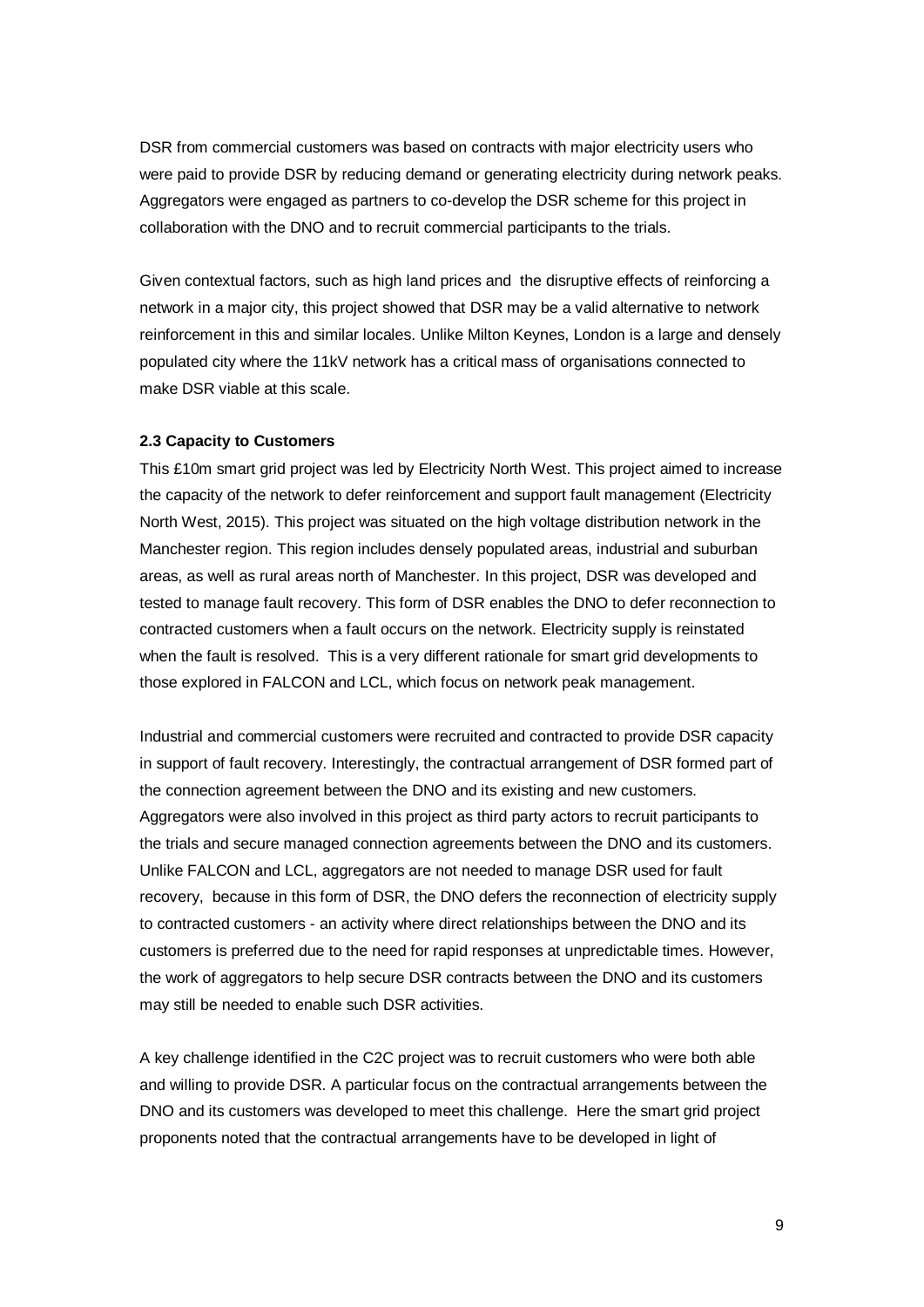customers' ways of working. Contractual features included payment arrangements, how often the network customer is likely to respond in a year, as well as the duration of response.

#### **2.4 Smart Grid Gotland**

This is an ongoing project in Sweden led by the energy company Vattenfall. This project aims to identify measures to enable the integration of renewable electricity generation into the distribution network on the island (see www.smartgridgotland.com). Since renewable electricity generation (e.g. wind power) is intermittent DSR is deployed to help balance electricity generation and demand. DSR can be used to steer electricity demand towards peak production and vice-versa. This island location offered a good context to test various aspects since Gotland is representative of Sweden: it has a similar mix of industrial and residential electricity users.

A group of domestic customers was selected to provide DSR. Smart meters were installed in homes to inform these customers about energy use and test how dynamic price signals can be used to steer electricity consumption. However, since dynamic price signals may have little effect on the latter, automated forms of DSR were also tested. As well as providing dynamic price signals, the smart meter was also used to control loads resulting from central heating and hot water use. Unlike DSR initiatives in the UK, aggregators did not identify and recruit customers to the trials. Rather, DSR is developed by DNOs in collaboration with electricity suppliers who engage domestic customers.

#### **2.5 EcoGrid EU**

This smart grid project in Denmark was led by Energinet.DK in collaboration with various partners (e.g. ICT firms and a local grid company). This project aimed to develop market solutions and to use ICTs to integrate renewable electricity generation (e.g. wind, solar and biomass) into the energy system (see www.eu-ecogrid.net). In the present energy system, supply side actors (e.g. transmission and distribution network operators) are responsible for maintaining the consistency of electricity supply. The project investigated how flexible electricity demand can be mobilised and used to balance electricity supply and demand in energy systems. The project proceeded on the island of Bornholm, which provided the context to test system balancing on a large scale.

DSR was trialled in this project to explore how such measures can promote flexible electricity consumption. Smart grid project proponents emphasised the need for smart meters with feedback systems to be installed in households. Such systems are used in this project to inform and motivate domestic customers to adjust their electricity consumption in response to price signals. Flexibility of demand was also managed through domestic appliances (e.g. heat systems) connected to the energy system. For example, a heat pump can stop if a power line is overloaded, an electric vehicle can adapt its charging patterns to support balancing of renewable electricity generation.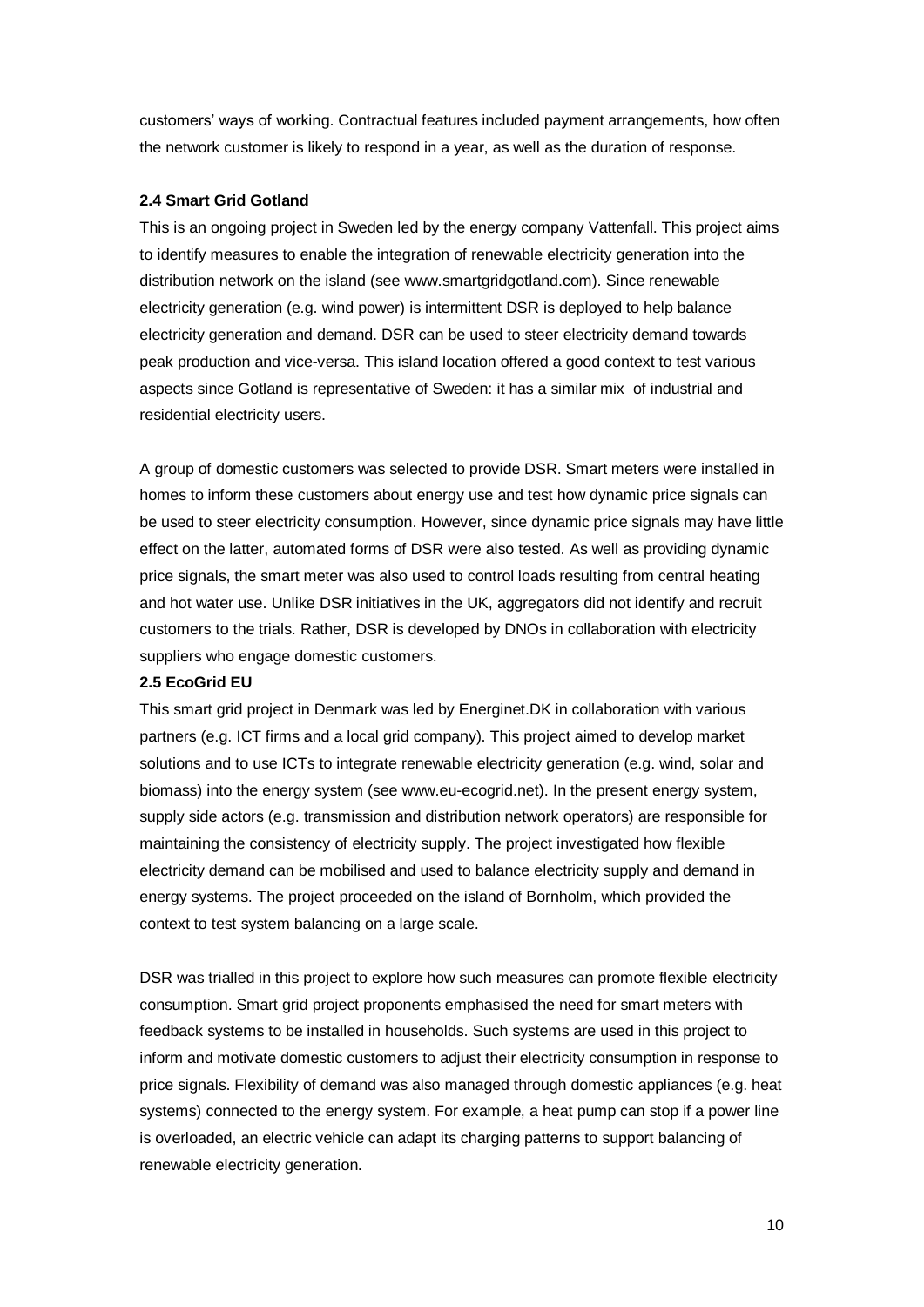Similar to the smart grid project on Gotland above, this project suggests that DSR from domestic customers is needed to integrate renewable electricity generation; DSR must be implemented so as not to constrain everyday activities of domestic actors.

#### **3. Comparative analysis**

This section presents the comparative analysis and identifies differences and similarities between the selected smart grid initiatives described in the preceding section.

#### **3.1 Purpose**

The overall aim of all the selected smart grid projects was to develop and test new techniques to operate and maintain distribution networks in order to secure low carbon futures. Such futures are likely to entail increased electricity demand due to new loads (e.g. electric vehicles and heat pumps) as well as reversed and intermittent power flows from renewable electricity generation, e.g. wind and solar photovoltaic. DSR was deployed in these projects in order to involve demand side actors in electricity network management. However, although the overall aim of testing new techniques was the same for all projects, the purpose of DSR varied between the smart grid projects in the UK and Scandinavia. While the need to integrate renewables was recognised in the UK case studies, DSR initiatives were mainly deployed to manage network constraints and defer or avoid network reinforcement in these projects. In contrast, the stated purpose of developing DSR in the Scandinavian cases was to balance renewable electricity generation.

#### **3.2 Location**

Local energy management priorities influenced the smart grid development projects. The need to integrate renewable electricity generation shaped the Scandinavian smart grid projects. In contrast, the UK smart grid projects were influenced by a different set of energy management priorities, which included the need to avoid network reinforcement. For example, the DSR pilot scheme in FALCON was developed as an alternative to engineering techniques to avoid or defer network reinforcement. However, it was difficult to secure a critical mass of DSR capacity at the 11kV scale in Milton Keynes. Rather, in this region, DSR appears to be more suitable at a higher network scale (e.g. 33kV and 123kV) where DSR capacity and the cost of reinforcing the network is greater compared to the 11kV network. In contrast to Milton Keynes, findings from the smart grid project in London suggest that DSR on the 11kV network is commercially viable. This is mainly because land prices are high and sites to accommodate further infrastructure are scarce and expensive making DSR on the 11kV network more financially efficacious than in other locations. This locational aspect identified in London is likely to apply to other major cities. In such cities there may be a concentration of network customers with DSR capacities.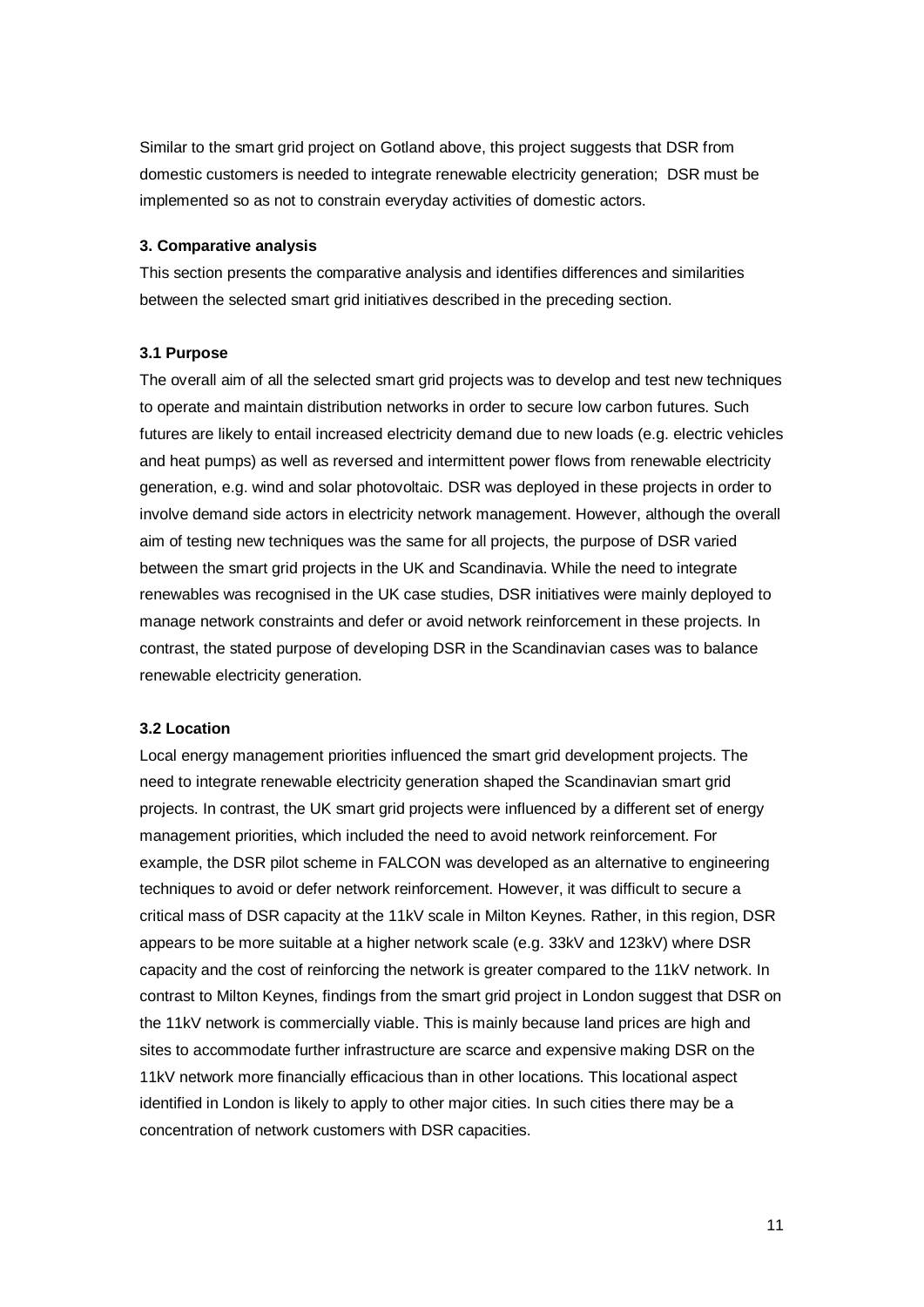# **3.3 DSR activities and key actors**

Activities associated with DSR and key actors involved in these varied between the smart grid projects. Four types of DSR activities were identified, namely: network peak prevention, fault recovery, dynamic tariff and balancing renewables.

- a) Network peak prevention refers to planned DSR actions as tested in FALCON and LCL and involved customers reducing their demand during networks peaks. This type of DSR can be used by a DNO to defer or avoid network reinforcement. Recruiting customers to reduce load or generate electricity was a key activity in these projects. In many instances, relationships between the DNO and major electricity customers were made by aggregators.
- b) Fault recovery refers to DSR activities that respond to faults on the network and was tested in the C2C project. It involved relationships between the DNO and major electricity customers with managed connection agreements. Aggregators were also involved to secure such agreements on behalf of the DNO. The managed connection arrangements between the DNO and customers allowed the DNO to defer the electricity supply to these customers when a fault occurred on the network. Contracted customers are restored at a later stage for which they are compensated.
- c) Dynamic tariff refers to DSR activities that aim to stimulate and steer domestic electricity consumption and was tested in the initiatives in Gotland, Bornholm and London. Key activities included the recruitment of domestic customers and the installation of smart meters in homes. Electricity suppliers were involved in facilitating the roll-out of smart meters and to send out dynamic price signals to customers via these. DSR involving dynamic tariffs were used in these projects to manage changes in demand on the distribution network and avoid network peaks.
- d) Balancing renewables refers to DSR activities aimed to balance renewable electricity generation to enable further integration of these. In the Scandinavian cases, domestic customers were recruited to the project trials to adjust their electricity demand in response to peak renewable electricity generation. Remote and automated control of domestic appliances (e.g. electric vehicles, central heating and water heating) were also tested to support balancing of renewables.

# **3.4 Enabling DSR futures**

A common challenge identified across the selected smart grid projects was to recruit customers who are both able and willing to provide DSR. Related to this, the projects also recognised the need for implementing DSR without compromising household activities, business operations and customers' comfort levels. Commercial arrangements and associated models to enable DSR were developed in response to these challenges. In many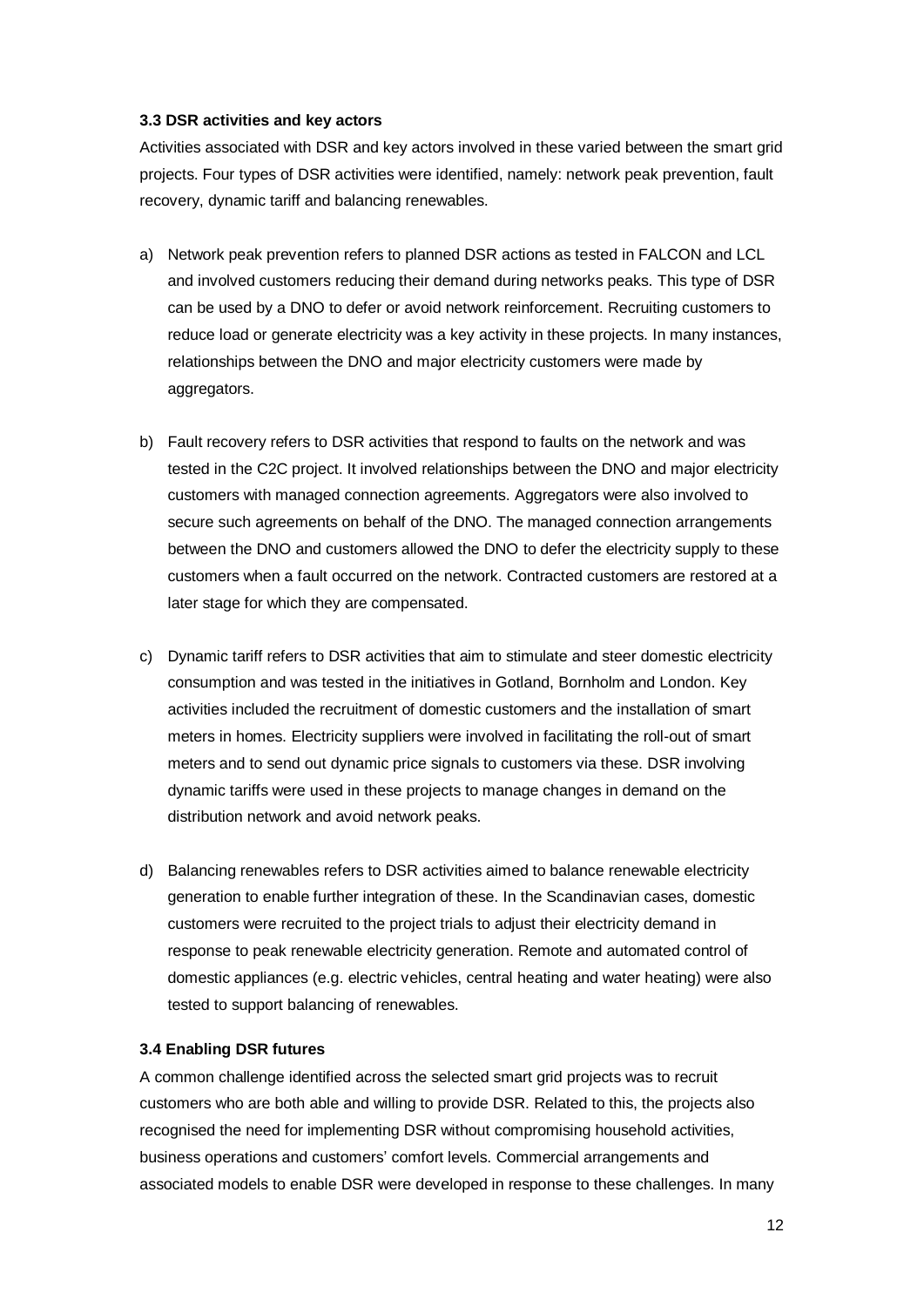of the selected projects (e.g. LCL, FALCON), aggregators played a key role in identifying network customers, building relationships with them and recruiting them as energy partners. These aggregators also worked in collaboration with DNOs to co-develop DSR pilot schemes on the distribution networks. In DSR used for network peak prevention activities, aggregators may also play a role in managing these on behalf of DNOs and its customers.

Commercial arrangements were explored and tested in the selected smart grid projects to enable DSR. For example, the connection agreement, which is the conventional contract between the DNO and customers, formed the basis for DSR in the C2C project. In this case, managed connection agreements were developed and integrated with existing commercial and contractual arrangements. In FALCON, new contracts between the DNO and their customers were developed to enable DSR. These contractual arrangements were developed to conform with the existing DSR market and promoted interoperability between different DSR schemes, e.g. the National Grid and DNOs. The contract allowed actors to participate in FALCON as well as other DSR initiatives.

In dynamic tariff and DSR used for balancing renewables (e.g. Ecogrid EU and smart grid Gotland), smart meters are deployed to provide dynamic price signals to steer patterns of electricity demand. These smart meters can also be used to steer certain electricity loads (e.g. central heating and water heating) via automated controls. The latter is seen as important to balance renewable electricity generation and to enable the further integration of these.

#### **4. Discussion and conclusions**

This paper drew on case study research undertaken to explore and compare smart grid projects in various locales (e.g. London, Milton Keynes and Gotland) with a particular focus on DSR initiatives. Findings show that there are both common features of smart grid projects (e.g. securing low carbon futures) as well as specific features that are developed in response to local contingencies, e.g. the need to avoid network reinforcement or integrate renewables. Drawing on the comparative analysis discussed above a number of common characteristics between the selected smart grid projects were identified:

- 1) ICTs are variously deployed to better manage distribution networks;
- 2) DSR were developed and tested to promote low carbon futures, which is likely to entail increased electricity demand and renewable electricity generation; and
- 3) DSR involves electric utility firms working in collaboration with other specialised actors (e.g. aggregators, electricity suppliers, smart meter manufacturer) to engage demand side actors in DSR arrangements.

However, beyond these somewhat abstract notions and commonalities, the selected smart grid projects exhibit diversity in terms of their characteristics and rationales for implementation. Below we discuss this diversity in light of the four themes identified in the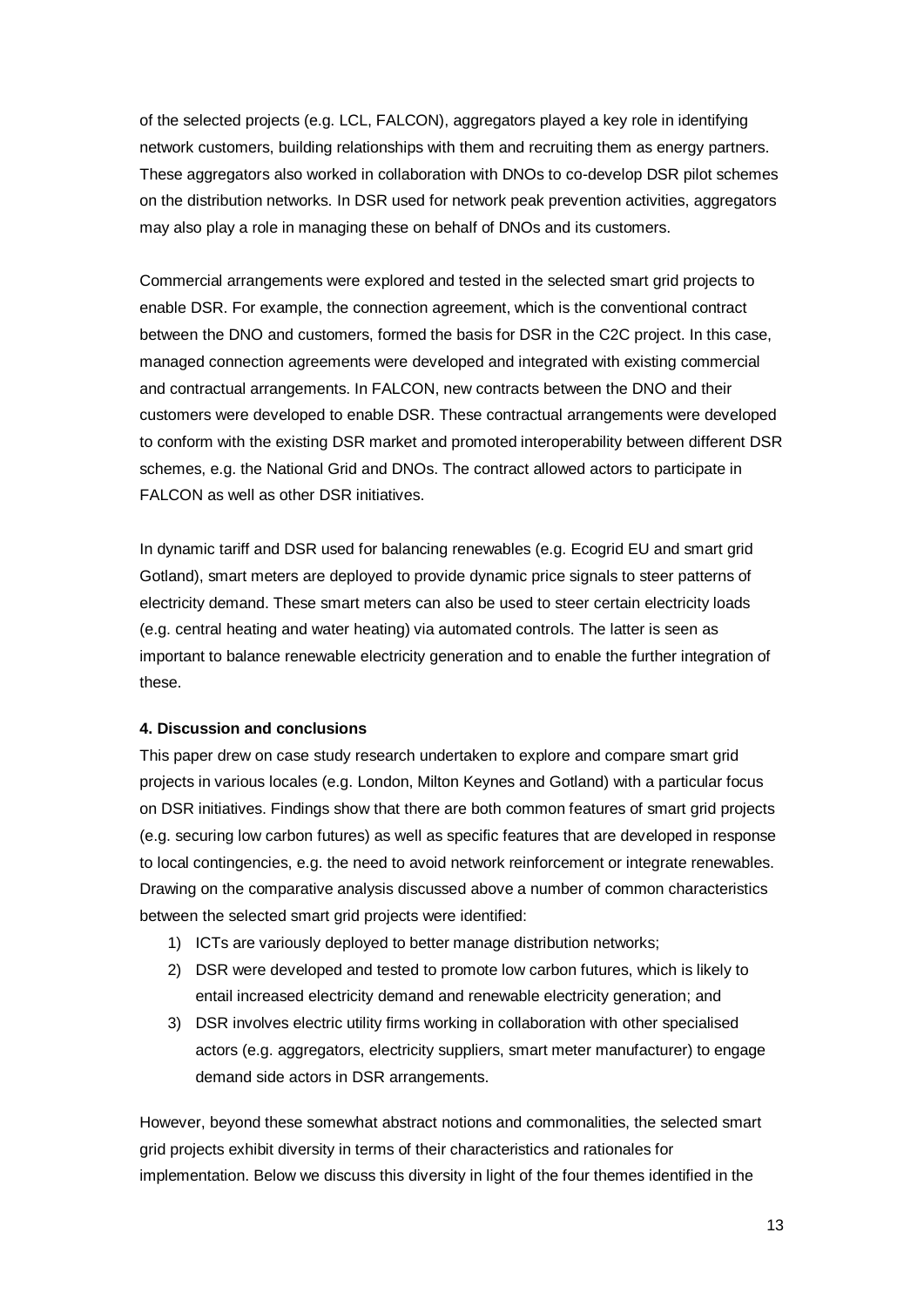previous section, i.e. purpose, location, DSR activities and key actors, and enabling DSR futures.

The purpose of the project expressed in terms of aims and objectives to develop and test DSR initiatives varied between the selected smart grid projects. For example, the purpose in the LCL and FALCON project was to test if DSR can be deployed on the 11kV distribution network to manage network constraints and avoid or defer reinforcement. The purpose in the C2C project was to test DSR as fault recovery. In contrast to the UK cases, DSR was developed in Smart Grid Gotland and EcoGrid EU to balance renewable electricity generation and to enable the further integration of these.

The location in which the projects took place differed. However, the analysis notes that smart grid developments are articulated to some extent in light of local energy management priorities. For example, difficulties in reinforcing networks in London make DSR from both domestic and non-domestic customers a valid and commercially viable measure. DSR was developed and used to address issues of reinforcement needs. In contrast, a key focus of the smart grid projects on Gotland and Bornholm was to use DSR to steer electricity demand towards peak renewable electricity generation. Thus, purposes of developing DSR are influenced, to some extent, by local characteristics and energy management priorities, which in turn determined the DSR activities and actors involved.

The DSR activities and key actors involved in the selected smart grid projects varied. For example, smart grid projects that trialled DSR for network peak prevention or fault recovery (e.g. FALCON, LCL and C2C), included DNOs collaborating with aggregators to engage industrial and commercial customers. Dynamic tariff DSR differed as domestic customers were engaged by their electricity supplier and asked to have smart meters installed in their homes.

As for strategies identified in the smart grid projects to enable DSR futures considerable diversity is noted. In DSR used for network peak prevention and fault recovery, commercial arrangements formed the basis of DSR initiatives. For example, the FALCON project emphasised contractual arrangements that allowed interoperability between different DSR schemes (e.g. the National Grid and DNOs), which was seen as a necessity to enable DSR on distribution networks. Contractual arrangements in the C2C project mattered too but for a different reason. DSR contracts in C2C were built on connection agreements between the DNO and its customers. DSR was integrated into such agreements and was developed to conform to the operations of the network customers participating in the trials. A key strategy to enable dynamic tariff DSR is to create forms of automated control which steer domestic electricity demand, e.g. central and water heating.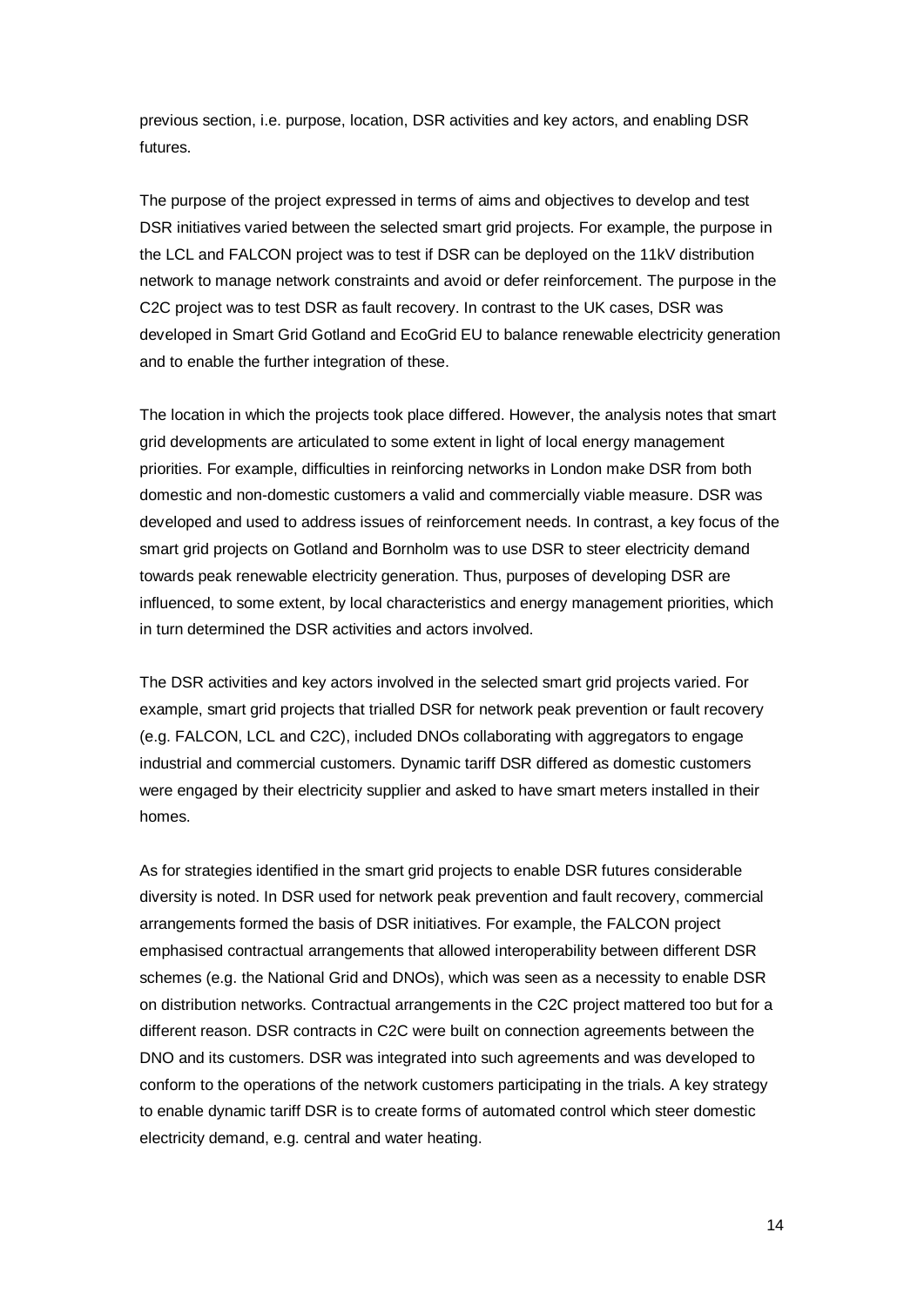In conclusion, the research presented in this paper suggests that while at a high level of abstraction, smart grids exhibit common rationales and characteristics, in governance processes these are variously selected and emphasised in response to local contingencies. Thus standardising smart grids through definitions and protocols that emphasise certain characteristics and rationalities which must be present may stifle smart grid developments and should be avoided. Rather, smart grids should be treated as contextual and multifaceted phenomena, involving a variety of related techniques (e.g. DSR) that address a number of local energy challenges. For example, difficulties to reinforce networks in densely populated and built areas is a local feature that creates a distinctive rationale for DSR in major cities, e.g. London.

As the governance of sustainable innovation (including smart grid innovations) moves from apolitical niche experiments to more pluralistic public governance modes (Joss, 2015), governance processes should be promoted in which local contingencies (e.g. local energy management priorities) can be articulated and responded to. This more adaptive approach may require actors that lay beyond the traditional nexus of the electricity sector to be recruited to smart grid projects. Indeed, it may be crucial that, in order to promote legitimacy, the voices of these new actors are heard and make a difference to smart grids developments in each locale. As such, further research is needed that recognizes roles and responsibilities of various non traditional actors in smart grid developments.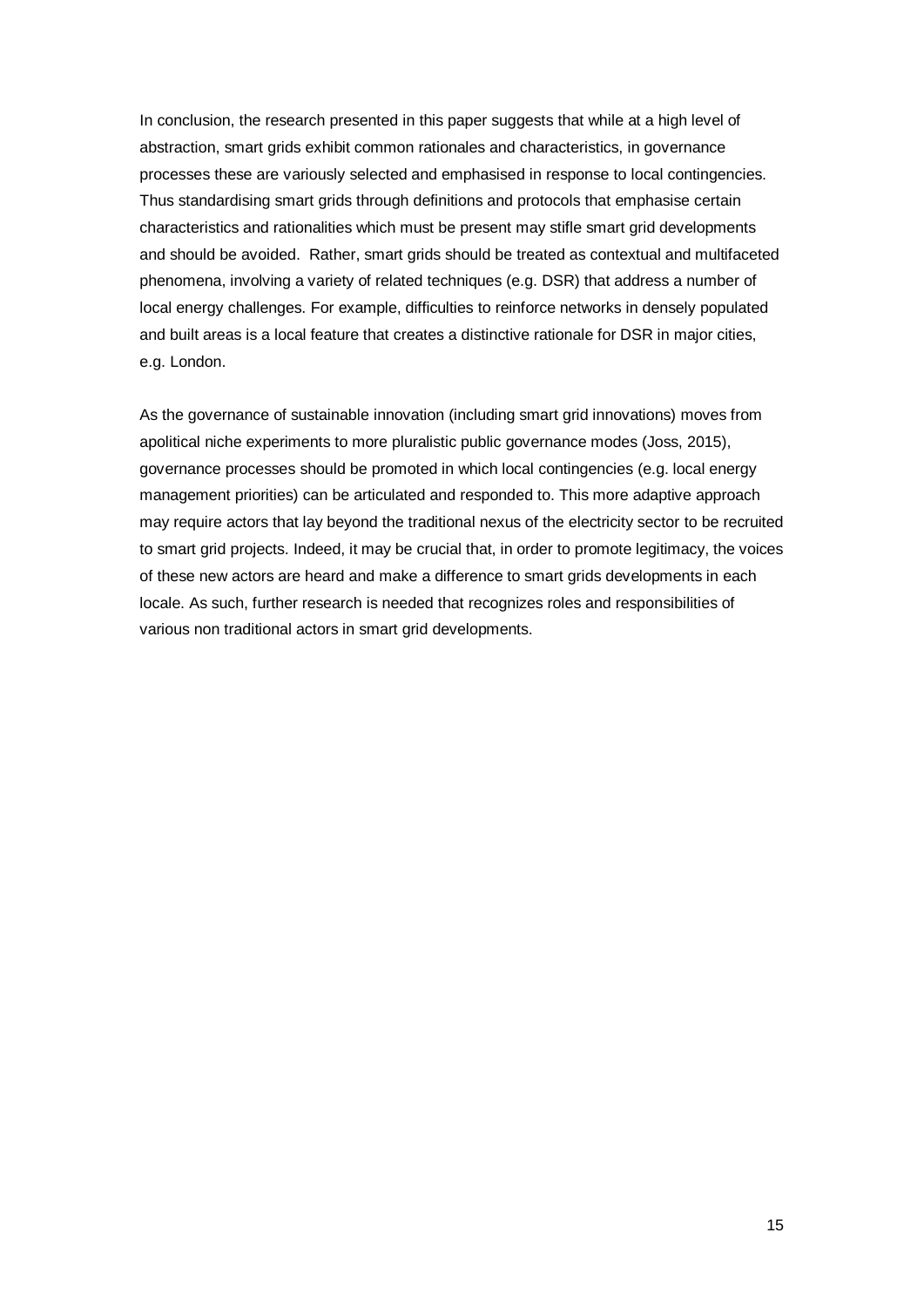#### **References**

Blumsack S, and Fernandez A (2012) Ready or not, here comes the smart grid! *Energy* **37**: 61-68.

Cook M, Potter S, and Langendahl PA (2014) Do Smart Solutions help create sustainable cities? Refereed paper presented at *the 19th International Conference on Sustainable Innovation*, Copenhagen, Denmark.

DECC (Department of Energy and Climate Change) (2014) *Smart Grid Vision and Roadmap*, DECC & Ofgem, URN 14D/056, UK.

Electricity North West (2015) *Capacity to Customers: Second Tier LCN Fund Project Closedown Report.* Electricity North West, UK.

Erlinghagen S, and Markard J, (2012) Smart grids and the transformation of the electricity sector: ICT firms as potential catalysts for sectoral change. *Energy Policy* 51:895-906

Farhangi H, (2010) The path of the smart grid. *IEEE Power and Energy Magazine*, January/February, 18-28

Fisher B (2011) Briefing: Reaping the benefits from the smart grid. *Proceedings of the Institution of Civil Engineers Energy* **164:** 93-95.

Giordano V, and Fulli G, (2012) A business case for smart grid technologies: a systemic perspective. *Energy Policy 40, 252-259*

Giordano V, Meletiou A, Covrig CF, Mengolini A, Ardelean M, Fulli G, Jiménez MS, and Filiou C (2013) *Smart Grid projects in Europe: Lessons learned and current developments*, JRC Reference Report, Report No. EUR 25815 EN, European Commission.

Healey P (2007) *Urban Complexity and spatial strategies*. The RTPI Library Series, Routledge, Oxford, UK.

IEA (International Energy Agency) (2011) *Technology Roadmap: Smart Grids*. OECD/ IEA. See [https://www.iea.org/publications/freepublications/publication/smartgrids\\_roadmap.pdf](https://www.iea.org/publications/freepublications/publication/smartgrids_roadmap.pdf) (accessed 21/09/2015).

Joss S (2015) *Sustainable Cities: Governing for Urban Innovation*. Palgrave Macmillan, UK.